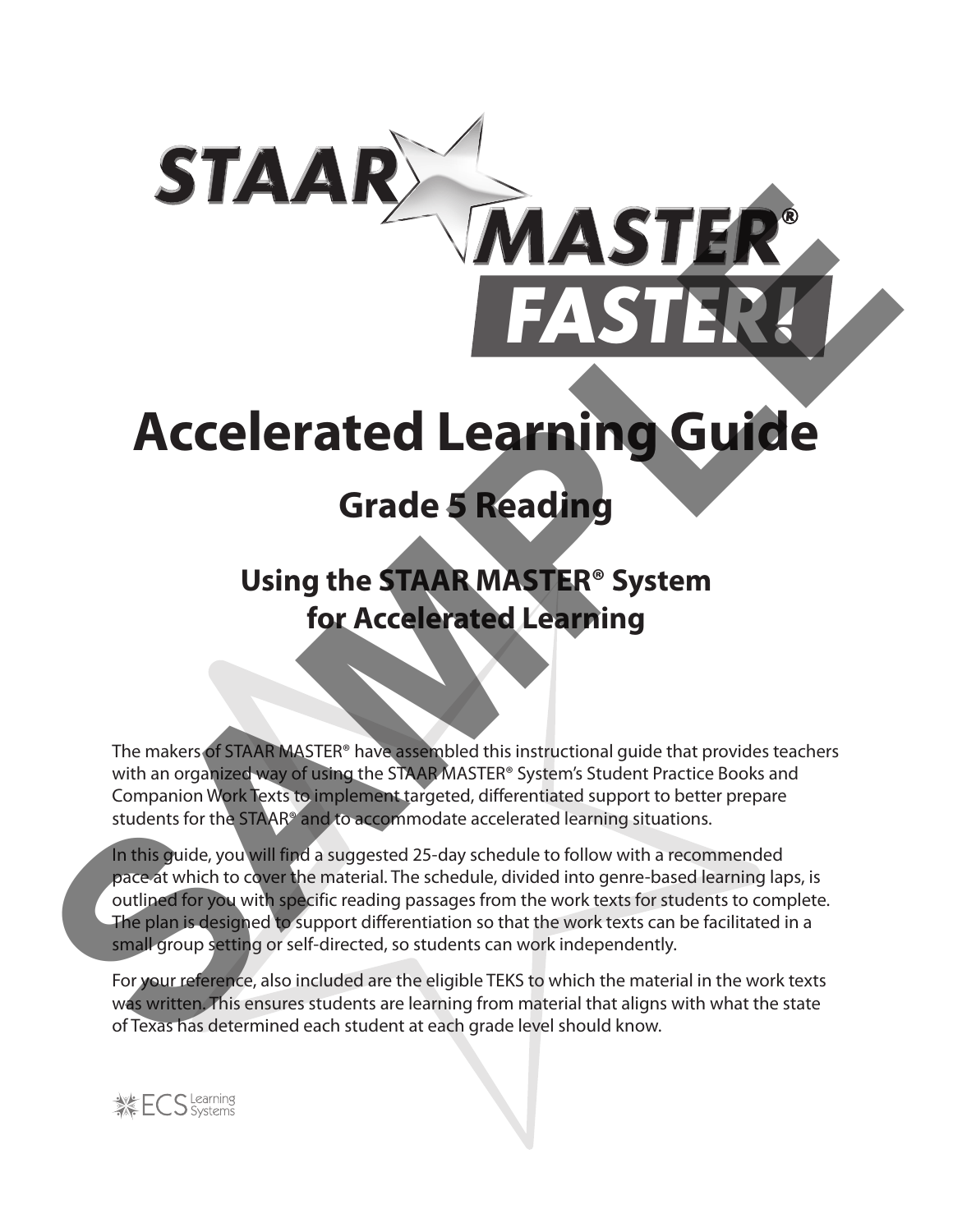### **Overview**

Leveraging our STAAR MASTER® System of high-quality print and eBook supplemental curricula, our STAAR MASTER® FASTER Accelerated Learning Guide provides teachers a TEKSdriven, structured approach to better prepare students for the STAAR® and to accommodate accelerated learning situations.

STAAR MASTER® uses a data-driven approach and authentic materials created by Texas teachers for Texas teachers to measure student progress and help all students succeed. Our STAAR MASTER® FASTER Accelerated Learning Guide supports teachers in using the STAAR MASTER® Student Practice Books and the STAAR MASTER® Companion Work Texts to provide students with intentional review and continued practice needed to ensure mastery on the STAAR®. To further support teachers in providing authentic remediation, we have included a content map of our supplemental reading curriculum that has the flexibility to be integrated into instruction in multiple ways. The tools provided in this implementation guide are designed to support teachers in focusing on the skills that will help their students master the material at their current grade level and equip them with the foundational knowledge needed to meet the rigor of highly tested grade-level state standards. curricula, our STARN MASTER PINSTER Accelerated Learning Guide provides itselected and provides in the second state and the second state and the second state and the second state and the second state and the second state a

meeded to meet the rigor of highly tested gade a livel state standards.<br>
Addressing the varying level as a lacking in a scapsion is such all in preparing all learners for<br>
success on STARP: Supporting students at all skill Addressing the varying levels of ability in a classroom is crucial in preparing all learners for success on STAAR®. Supporting students at all skill levels with one plan can often leave some students trailing behind and some students not being adequately academically challenged. To differentiate and meet the needs of all learners, the Reading Companion Work Text is used as a targeted intervention, and the Reading Student Practice Book is used to reinforce areas of strength. Further, the Student Practice Book can be used to reinforce concepts after remediation. This allows the teacher the flexibility to facilitate learning on the same targeted skill(s) at different levels. As such, teachers will find our suggested implementation of the product components of the STAAR MASTER® System a convenient way to differentiate and prepare all learners for standards mastery.

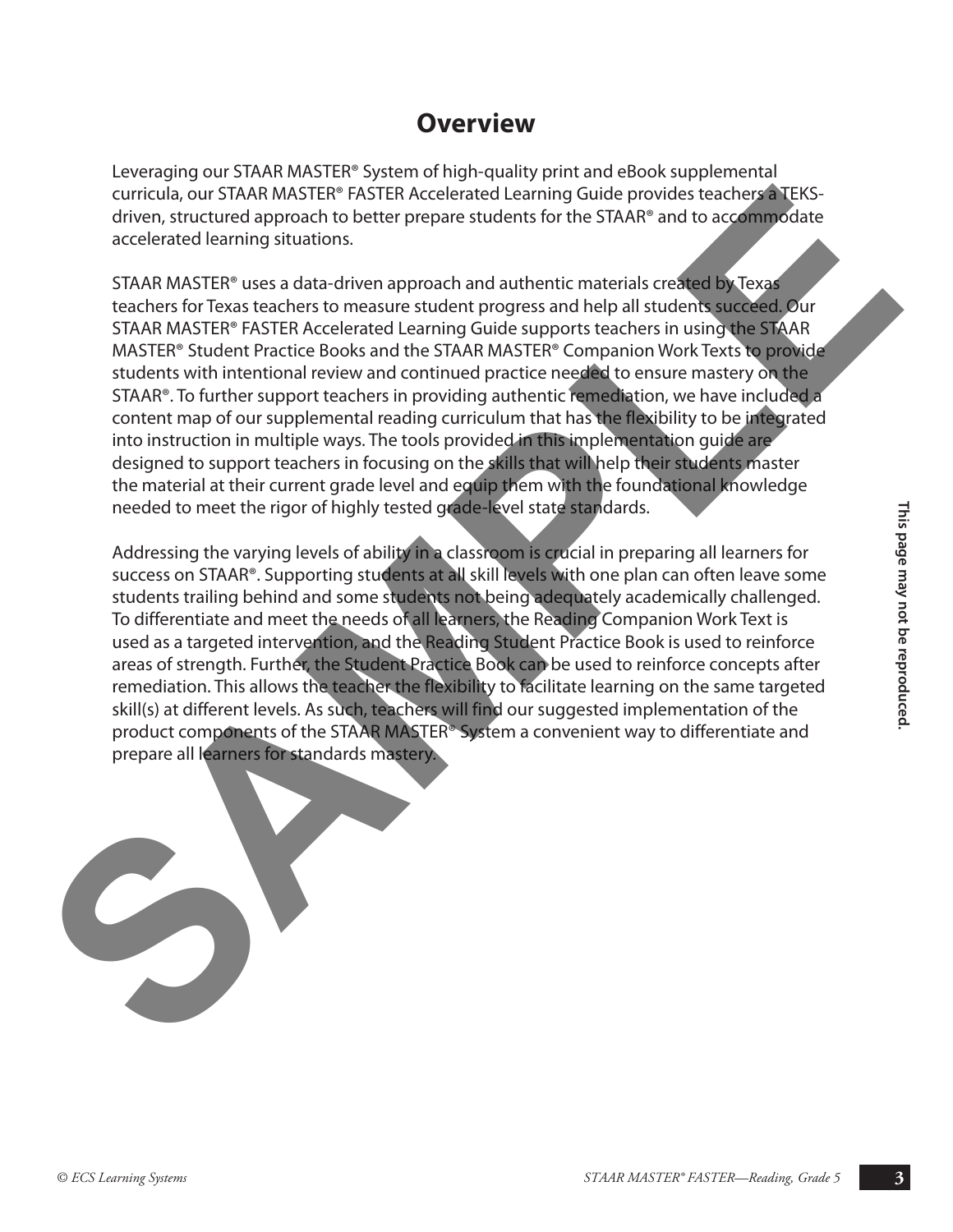### **Learning and Pacing Schedule**

The STAAR MASTER® FASTER Accelerated Learning Guide takes a genre-based approach that allows teachers to target the thinking students need to meet the demands of each genre and emphasize the spiraled skills that support students' comprehension across genres. The plan consists of five genre-based learning laps and flexible spiraled review days to allow teachers to calibrate learning and address misconceptions. Designed to support the diverse needs of the classroom, each learning lap begins with an anchor text from the Companion Work Text that will establish the focus for each learning lap. Students in need of intervention will continue to work through this text during the learning lap, while students who have demonstrated proficiency will reinforce their strengths within the genre through additional practice in the Student Practice Book. allow technics to correct the initiality students incelled to meet the demand of technical students of the permission from the technical students of the permission from the technical students of the correct base increased

The chart below lists the Grade 5 Reading curriculum that is covered in the STAAR MASTER® Companion Work Text and the STAAR MASTER® Student Practice Book. A recommended pace for progressing through both work texts over a 25-day period is provided. Allow students 50 minutes to complete a session.

| <b>Learning Lap 0</b> | <b>Before Learning Laps</b>                                                                                                                                                                                           | Day 1                                                                                                                                                                                                                                                            |
|-----------------------|-----------------------------------------------------------------------------------------------------------------------------------------------------------------------------------------------------------------------|------------------------------------------------------------------------------------------------------------------------------------------------------------------------------------------------------------------------------------------------------------------|
|                       | Gather data to determine the following for<br>each learning lap:<br>Students in need of intervention for<br>each genre<br>Students who will benefit from<br>ongoing practice to reinforce<br>strengths for each genre | Use Applying Recursive Comprehension<br>and Response Skills to Support<br>Understanding to review vocabulary,<br>comprehension, and response skills that<br>support understanding across all genres.<br>(See Companion Work Text Teacher Guide pp.<br>$10 - 15.$ |
|                       |                                                                                                                                                                                                                       |                                                                                                                                                                                                                                                                  |
|                       |                                                                                                                                                                                                                       |                                                                                                                                                                                                                                                                  |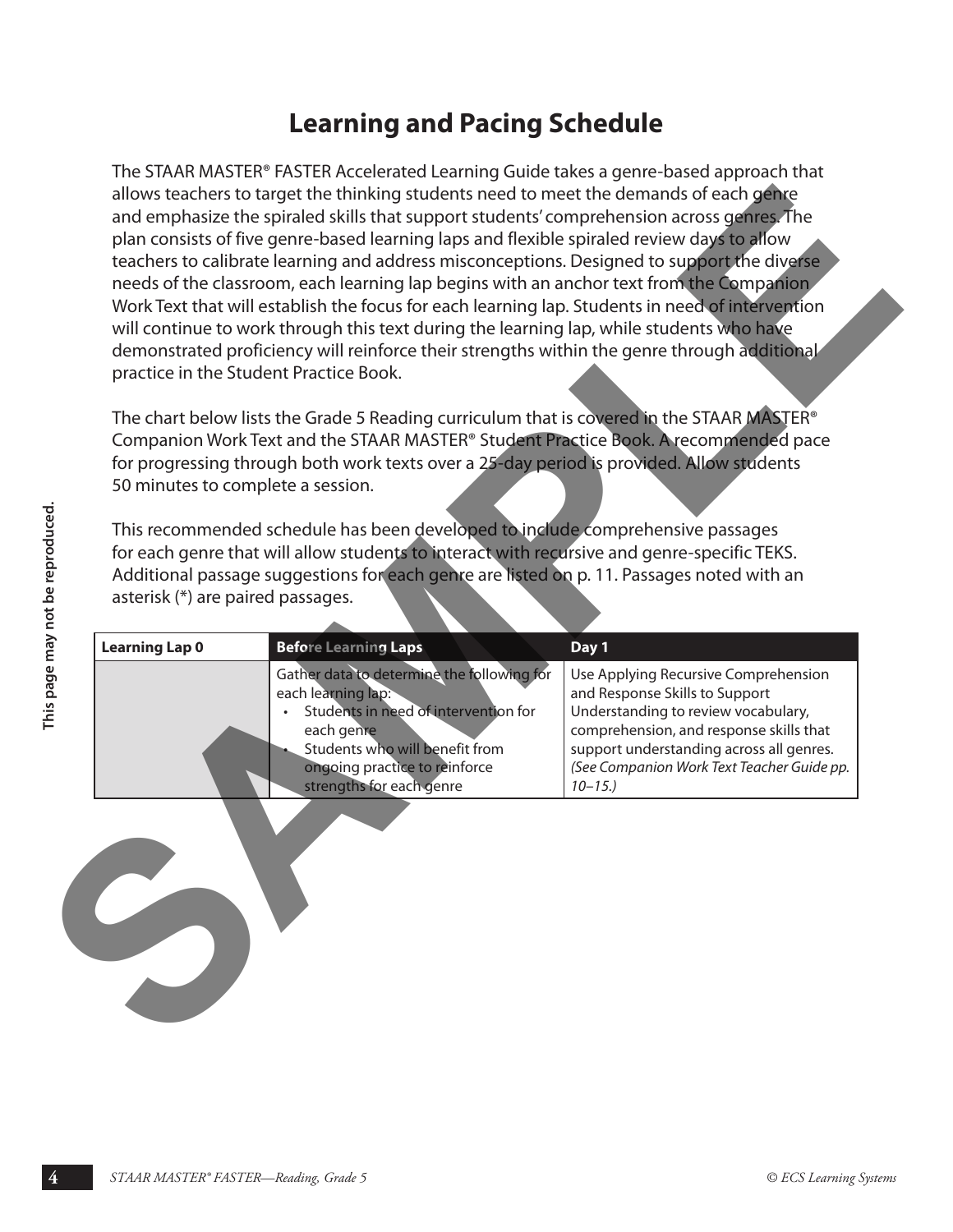| <b>Learning Lap 1:</b><br><b>Informational</b> |                   | Day 2                                                              | Day 3                                  | Day 4                            | Day 5                            |  |  |
|------------------------------------------------|-------------------|--------------------------------------------------------------------|----------------------------------------|----------------------------------|----------------------------------|--|--|
|                                                | Text              |                                                                    | <b>Companion Work Text</b>             |                                  |                                  |  |  |
|                                                | Passage           |                                                                    | World's Worst Weather                  |                                  |                                  |  |  |
| Teacher-<br>Facilitated                        | <b>Pages</b>      |                                                                    |                                        | $82 - 90$                        |                                  |  |  |
| Intervention                                   | <b>Activities</b> | Check it Out<br>Word Watch<br>Read the Passage<br><b>Headlines</b> | Reread the Passage<br>Read and Respond | Reread the Passage<br>Strategy 1 | Reread the Passage<br>Strategy 2 |  |  |
|                                                | <b>Text</b>       | <b>Companion Work</b><br>Text                                      | <b>Student Practice Book</b>           |                                  |                                  |  |  |
|                                                | Passage           | World's Worst<br>Weather                                           | Just the Right Notes                   | April Fish, April<br>Fools       | The Future is Now                |  |  |
| Self-Paced<br>Learning                         | <b>Pages</b>      | $83 - 85;90$                                                       | $8 - 11$                               | $12 - 16$                        | $27 - 30$                        |  |  |
|                                                | <b>Activities</b> | Read the Passage<br><b>Headlines</b><br>Homework<br>Extension      |                                        |                                  |                                  |  |  |

| Teacher-                    | Passage           |                                                                                |                                                                                                                             |                                  |                                                                              |  |  |
|-----------------------------|-------------------|--------------------------------------------------------------------------------|-----------------------------------------------------------------------------------------------------------------------------|----------------------------------|------------------------------------------------------------------------------|--|--|
|                             |                   |                                                                                |                                                                                                                             | World's Worst Weather            |                                                                              |  |  |
| <b>Pages</b><br>Facilitated |                   | $82 - 90$                                                                      |                                                                                                                             |                                  |                                                                              |  |  |
| Intervention                | <b>Activities</b> | Check it Out<br>Word Watch<br>Read the Passage<br><b>Headlines</b>             | Reread the Passage<br>Read and Respond                                                                                      | Reread the Passage<br>Strategy 1 | <b>Reread the Passage</b><br>Strategy 2                                      |  |  |
|                             | <b>Text</b>       | <b>Companion Work</b><br>Text                                                  | <b>Student Practice Book</b>                                                                                                |                                  |                                                                              |  |  |
|                             | Passage           | World's Worst<br>Weather                                                       | Just the Right Notes                                                                                                        | April Fish, April<br>Fools       | The Future is Now                                                            |  |  |
| Self-Paced<br>Learning      | <b>Pages</b>      | 83-85; 90                                                                      | $8 - 11$                                                                                                                    | $12 - 16$                        | $27 - 30$                                                                    |  |  |
|                             | <b>Activities</b> | Read the Passage<br>Headlines<br>Homework<br>Extension                         |                                                                                                                             |                                  |                                                                              |  |  |
| <b>Spiraled Review</b>      |                   | Day 6                                                                          |                                                                                                                             |                                  |                                                                              |  |  |
| <b>Text</b>                 |                   | World's Worst Weather (Informational)                                          |                                                                                                                             |                                  |                                                                              |  |  |
|                             |                   | understanding of the text:<br><b>Metacognition: What was the</b><br>you learn? | review how students applied spiraled comprehension and response skills to support<br>purpose for reading the text? What did | $\bullet$<br>What did you learn? | Setting a Purpose for Reading: What<br>was the purpose for reading the text? |  |  |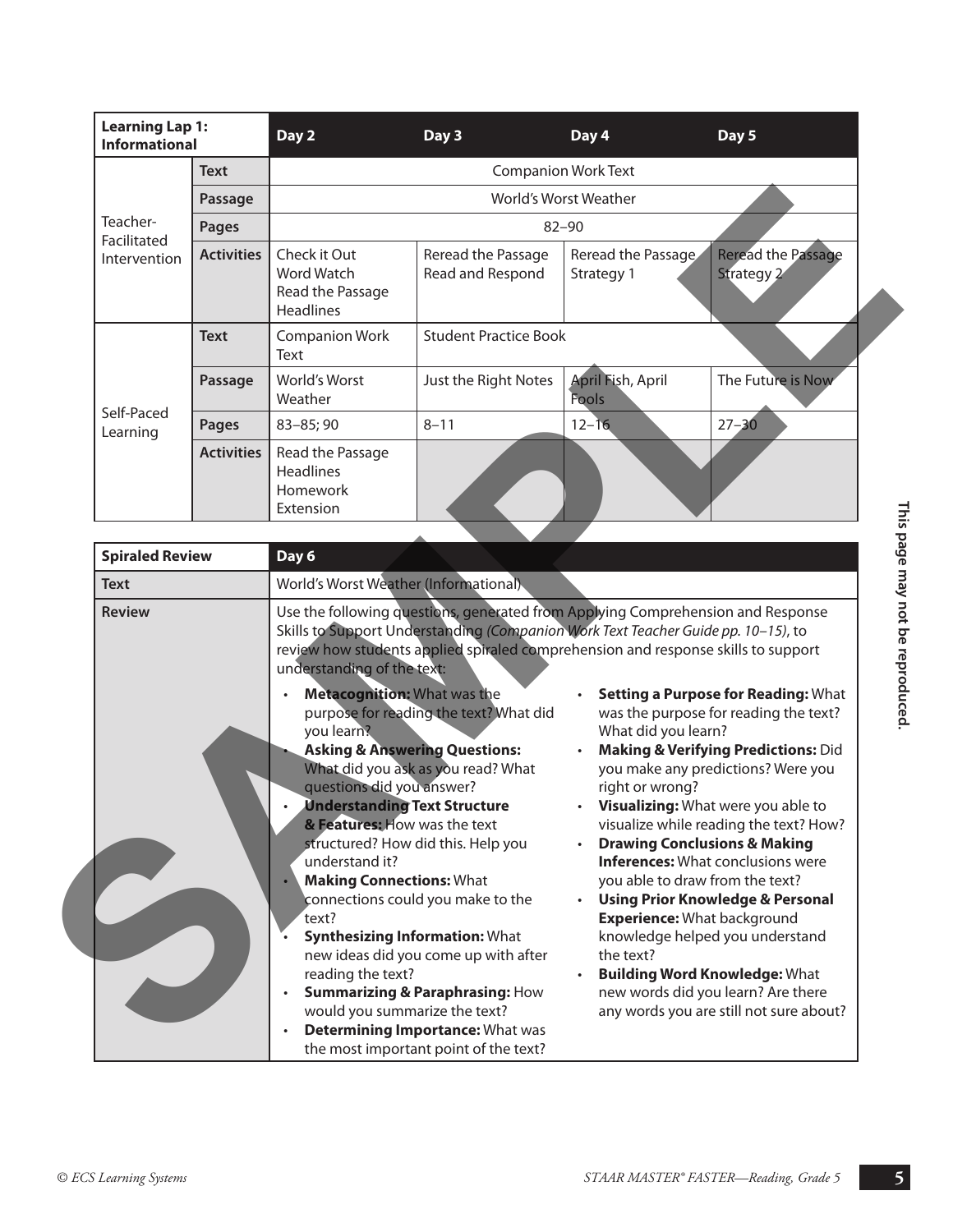# **Reading Plan for STAAR MASTER® FASTER**

The STAAR MASTER® Genre Crosswalk identifies genres for each text in the STAAR MASTER® Companion Work Text matched with the corresponding pages for passages in the same genre from the STAAR MASTER® Student Practice Book. After reviewing class data, select which genre and skill(s) students will practice for each learning lap. Use the Crosswalk below to identify a passage in the Companion Work Text that targets skills to remediate students' learning gaps for identified learning areas of weakness. Next, identify corresponding pages from the Student Practice Book for self-paced students to reinforce mastery of concepts for identified learning areas of strength.

|                                                  | from the Student Practice Book for self-paced students to reinforce mastery of concepts for<br>identified learning areas of strength. |                                          |                                |                                  |                                                      |                                                        |
|--------------------------------------------------|---------------------------------------------------------------------------------------------------------------------------------------|------------------------------------------|--------------------------------|----------------------------------|------------------------------------------------------|--------------------------------------------------------|
| Genre                                            | <b>Companion Work Text</b><br><b>Passage</b>                                                                                          | Reading<br><b>Process</b>                | <b>Genre</b><br><b>Focused</b> | Author's<br>Purpose<br>and Craft | <b>Companion</b><br><b>Work Text</b><br><b>Pages</b> | <b>Student</b><br><b>Practice</b><br><b>Book Pages</b> |
| Fiction                                          | Moon Dust                                                                                                                             | 5.3A, 5.3C,<br>5.6E, 5.7D                | 5.8B, 5.8C,<br>5.8D            | 5.10E                            | $4 - 13$                                             |                                                        |
| Fiction                                          | <b>Argument Sticks AND</b><br>A Light from Within                                                                                     | 5.3A, 5.3B,<br>5.6E, 5.6F,<br>5.7D       | 5.8A, 5.8B,<br>5.8C            | 5.10E                            | $32 - 43$                                            | $3 - 7, 42 - 46,$<br>74-78, 89-94                      |
| Fiction                                          | Why the Owl Stares                                                                                                                    | 5.3B, 5.3C,<br>5.6F, 5.7D                | 5.8B, 5.8C,<br>5.9A            | 5.10A, 5.10D                     | $53 - 60$                                            |                                                        |
| Poetry                                           | <b>Feeding Time</b>                                                                                                                   | 5.3B, 5.3C,<br>5.6 <sub>1</sub>          | 5.9B                           | 5,10C, 5.10D                     | $25 - 31$                                            | $31 - 36, 79 - 82$                                     |
| Literary<br>Nonfiction                           | The Original "Ma Bell"                                                                                                                | 5.3A, 5.3B,<br>5.6E, 5.6F,<br>5.7C, 5.7D | 5.9D.i                         | 5.10E                            | $44 - 52$                                            | $22 - 26, 58 - 62$                                     |
| Drama                                            | Animal Language                                                                                                                       | 5.3A, 5.7D                               | 5.8B, 5.8C,<br>5.9C            |                                  | $14 - 24$                                            | $63 - 68$                                              |
| Informational /<br>Expository                    | Com-BAT-ting the Myth                                                                                                                 | 5.3A, 5.3B,<br>5.6E, 5.7C,<br>5.7D       |                                | 5.10A, 5.10C,<br>5.10E           | $62 - 71$                                            |                                                        |
| Informational/<br>Expository                     | <b>World's Worst Weather</b>                                                                                                          | 5.3B, 5.6E,<br>5.7C, 5.7D                | 5.9D.i                         | 5.10A                            | $82 - 90$                                            |                                                        |
| Informational/<br><b>Expository</b>              | A Key for Alice AND<br><b>Thumbs Up</b>                                                                                               | 5.3B, 5.6E,<br>5.6F, 5.6H,<br>5.7C, 5.7D | 5.8B, 5.9D.i,<br>5.9D.iii      | 5.10A                            | $103 - 117$                                          | $8-11, 12-16,$<br>$17 - 21, 27 - 30,$                  |
| Informational/<br>Expository -<br><b>Digital</b> | <b>Strange Quarters AND</b><br>Vacationblogger                                                                                        | 5.3B, 5.6E,<br>5.7D                      | 5.9D.i                         | 5.10A                            | $91 - 102$                                           | $47 - 52, 53 - 57$                                     |
| Informational/<br>Expository -<br>Multimodal     | Time for Slime!                                                                                                                       | 5.3B, 5.6E,<br>5.6F, 5.6H,<br>5.7C, 5.7D | 5.9D.ii                        | 5.10A                            | 118-127                                              |                                                        |
| Argumentative                                    | Plainly Predatory                                                                                                                     | 5.3C, 5.6F,<br>5.7C, 5.7D                | 5.9D.i                         | 5.10E                            | $72 - 81$                                            | 37-41,69-73,<br>$83 - 88$                              |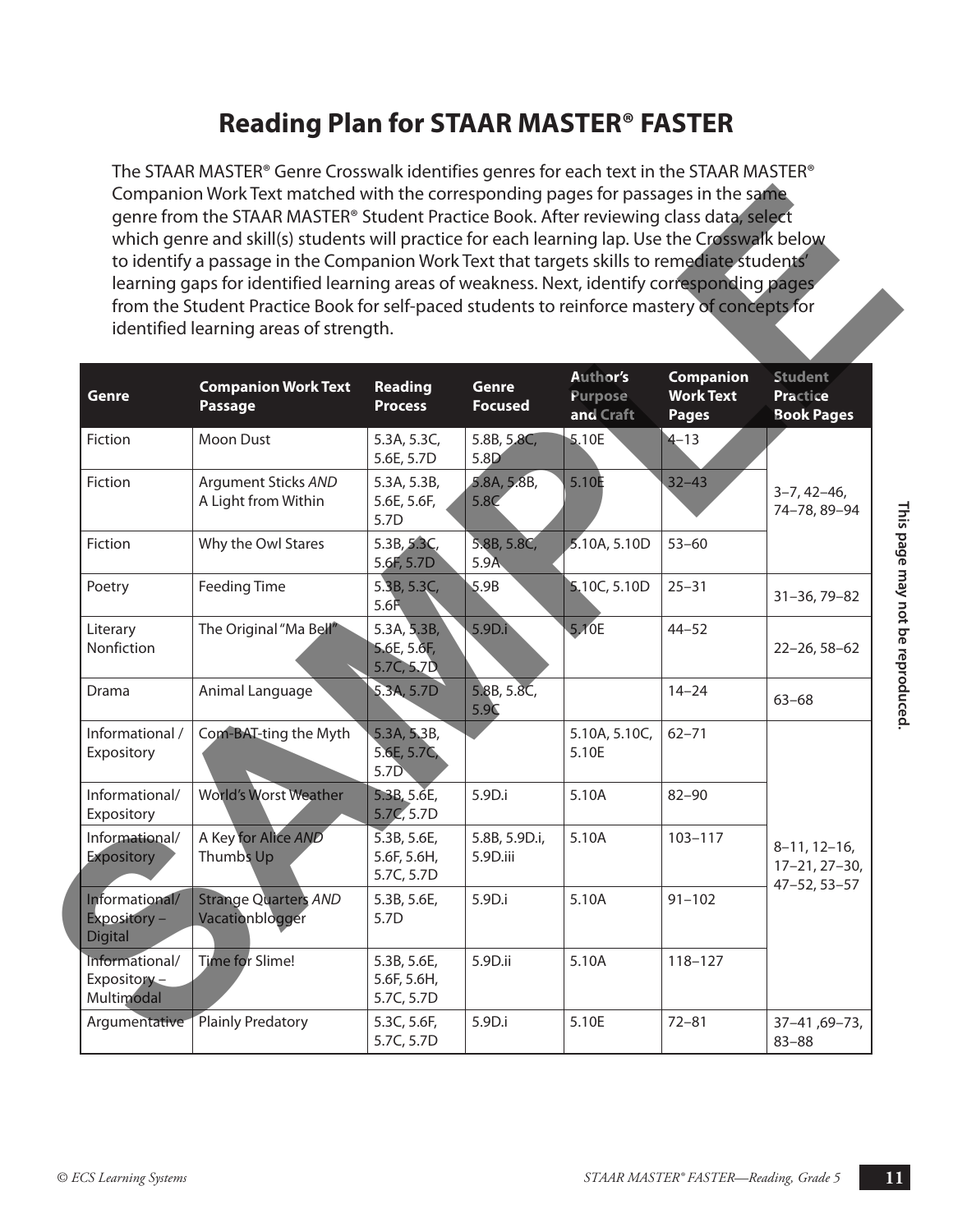# **Master Correlation Chart for Literary Texts**

|                        |                                                                              | Moon<br>Dust                     | Animal<br>Language   | Feeding<br>Time              | Argument<br>Sticks and<br>A Light<br>From<br>Within | The<br>Original<br>"Ma Bell"     | Why<br>the Owl<br><b>Stares</b> |
|------------------------|------------------------------------------------------------------------------|----------------------------------|----------------------|------------------------------|-----------------------------------------------------|----------------------------------|---------------------------------|
|                        | 5.3A: Vocabulary-Resources                                                   | 6                                | 5                    |                              | $\mathbf{1}$                                        | 5                                |                                 |
|                        | 5.3B: Vocabulary-Context                                                     |                                  |                      | 5                            | 5                                                   | $\overline{2}$                   | $\overline{2}$                  |
|                        | 5.3C: Vocabulary-Affixes/Roots                                               | $\overline{2}$                   |                      | $\mathbf{1}$                 |                                                     |                                  | 6 <sub>1</sub>                  |
|                        | 5.6E: Comprehension-Make<br>Connections                                      | 3, 8                             |                      |                              | $\overline{7}$                                      | S <sub>1</sub>                   |                                 |
| <b>Reading Process</b> | 5.6F: Comprehension-<br>Inferences                                           |                                  |                      | $\overline{7}$               | 6                                                   | 3                                | $\overline{4}$                  |
|                        | 5.6H: Comprehension-<br>Synthesize                                           |                                  |                      |                              |                                                     |                                  |                                 |
|                        | 5.7C: Response-Text Evidence                                                 |                                  |                      |                              |                                                     | $\overline{7}$<br>S <sub>2</sub> |                                 |
|                        | 5.7D: Response-Paraphrase/<br>Summarize                                      | S2                               | S <sub>1</sub>       |                              | S <sub>1</sub>                                      | 1, 8                             | S <sub>1</sub>                  |
|                        | 5.8A: Literary-Themes                                                        |                                  |                      |                              | 8                                                   |                                  |                                 |
|                        | 5.8B: Literary-Character<br>Relationships                                    | $\overline{4}$<br>S <sub>1</sub> |                      |                              | 2,7                                                 |                                  | S <sub>2</sub>                  |
|                        | 5.8C: Literary-Plot Elements                                                 | ⊼                                | 1, 3                 |                              | $\overline{3}$                                      |                                  | $\overline{3}$                  |
|                        | 5.8D: Literary-Influence of<br>Setting                                       | 5                                |                      |                              |                                                     |                                  |                                 |
| Genre Specific         | 5.9A: Multiple Genres-<br><b>Characteristics of Children's</b><br>Literature |                                  |                      |                              |                                                     |                                  | 1                               |
|                        | 5.9B: Poetic Forms-Devices                                                   |                                  |                      | 2, 3, 4, 6<br>S <sub>1</sub> |                                                     |                                  |                                 |
|                        | 5.9C: Drama-Structure                                                        |                                  | 2, 4, 6, 8<br>S1, S2 |                              |                                                     |                                  |                                 |
|                        | 5.9D.i: Informational-Central<br>ldea                                        |                                  |                      |                              |                                                     | 6                                |                                 |
|                        | 5.9D.ii: Informational-Features                                              |                                  |                      |                              |                                                     |                                  |                                 |
|                        | 5.9D.iii: Informational-<br>Organizational Patterns                          |                                  |                      |                              |                                                     |                                  |                                 |
|                        | 5.10A: Author's Purpose-<br>Message                                          |                                  |                      |                              |                                                     |                                  | $\overline{7}$                  |
| Craft                  | 5.10C: Author's Purpose-Print<br>and Graphic Features                        |                                  |                      | S <sub>2</sub>               |                                                     |                                  |                                 |
| Author's Purpose and   | 5.10D: Author's Purpose-<br><b>Describe Literary Devices</b>                 |                                  |                      | $\overline{4}$               |                                                     |                                  | 5                               |
|                        | 5.10E: Author's Purpose-<br><b>Identify Literary Devices</b>                 | $\mathbf{1}$                     |                      |                              | $\overline{4}$<br>S <sub>2</sub>                    | 4                                |                                 |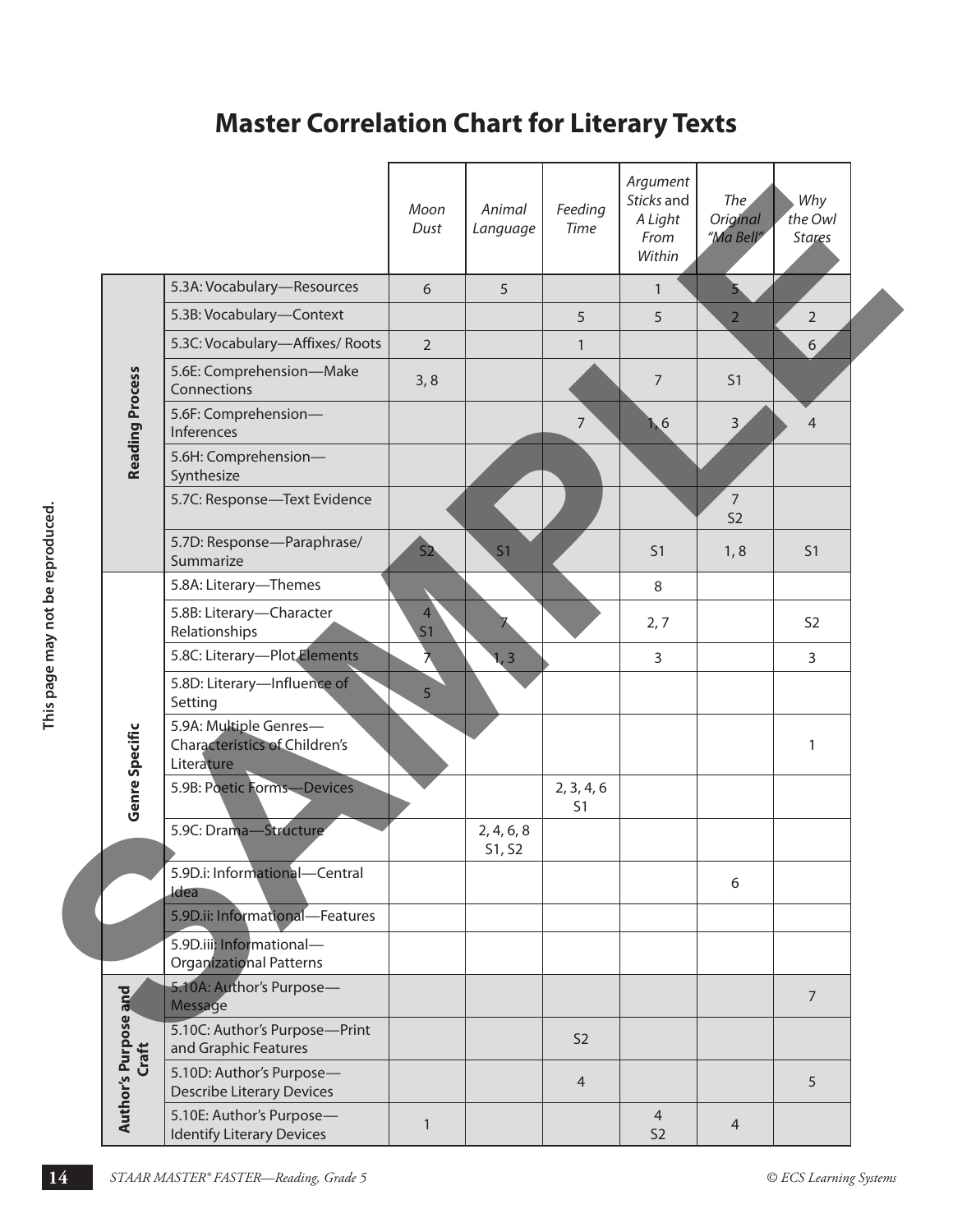# **Master Correlation Chart for Informational Texts**

|                             |                                                                              | Com-BAT-<br>ting the<br>Myth | Plainly<br>Predatory      | World's<br>Worst<br>Weather | <b>Strange Quarters</b><br>and<br>Vacationblogger | A Key for<br>Alice and<br>Thumbs<br>Up | Time for<br>Slime!    |
|-----------------------------|------------------------------------------------------------------------------|------------------------------|---------------------------|-----------------------------|---------------------------------------------------|----------------------------------------|-----------------------|
|                             | 5.3A: Vocabulary-Resources                                                   | 3, 4                         |                           |                             |                                                   |                                        |                       |
|                             | 5.3B: Vocabulary-Context                                                     | $\overline{4}$<br>S1         |                           | $\overline{2}$              | $\overline{4}$                                    | 10                                     | $2 \overline{)}$      |
|                             | 5.3C: Vocabulary-Affixes/Roots                                               |                              | $\overline{3}$            |                             |                                                   |                                        |                       |
|                             | 5.6E: Comprehension-Make<br>Connections                                      | $\overline{2}$               |                           | 52 <sup>°</sup>             | $\overline{3}$<br>\$1, S2                         | 11                                     | $\overline{8}$        |
| <b>Reading Process</b>      | 5.6F: Comprehension-<br>Inferences                                           |                              | S <sub>2</sub>            |                             |                                                   | 6, 9                                   | 5, 7                  |
|                             | 5.6H: Comprehension-<br>Synthesize                                           |                              |                           |                             |                                                   | 11                                     | 9                     |
|                             | 5.7C: Response-Text Evidence                                                 | 6<br>S1, S2                  | 4, 7, 8<br>S <sub>1</sub> | 4, 5, 6                     |                                                   | 2, 7                                   | 8<br>S <sub>2</sub>   |
|                             | 5.7D: Response-Paraphrase/<br>Summarize                                      | S <sub>2</sub>               | 5                         | $\overline{1}$ , 7          | 2, 5                                              | 1, 3, 8                                | 6                     |
|                             | 5.8A: Literary-Themes                                                        |                              |                           |                             |                                                   |                                        |                       |
|                             | 5.8B: Literary-Character<br>Relationships                                    |                              |                           |                             |                                                   | $\overline{4}$                         |                       |
|                             | 5.8C: Literary-Plot Elements                                                 |                              |                           |                             |                                                   |                                        |                       |
|                             | 5.8D: Literary-Influence of<br>Setting                                       |                              |                           |                             |                                                   |                                        |                       |
| Genre Specific              | 5.9A: Multiple Genres-<br><b>Characteristics of Children's</b><br>Literature |                              |                           |                             |                                                   |                                        |                       |
|                             | 5.9B: Poetic Forms-Devices                                                   |                              |                           |                             |                                                   |                                        |                       |
|                             | 5.9C: Drama-Structure                                                        |                              |                           |                             |                                                   |                                        |                       |
|                             | 5.9D.i: Informational-Central<br>Idea                                        |                              | 1, 6<br>S <sub>1</sub>    | $\overline{3}$<br>S1        | $\mathbf{1}$                                      | 5                                      | 3,4<br>S <sub>1</sub> |
|                             | 5.9D.ii: Informational-Features                                              |                              |                           |                             |                                                   |                                        |                       |
|                             | 5.9D.iii: Informational-<br><b>Organizational Patterns</b>                   |                              |                           |                             |                                                   | S1, S2                                 |                       |
|                             | 5.10A: Author's Purpose-<br>Message                                          | 1, 8                         |                           | $\mathbf{1}$                | 6, 7                                              | $\mathbf{1}$                           | $\mathbf{1}$          |
| Craft                       | 5.10C: Author's Purpose-Print<br>and Graphic Features                        | $\overline{7}$               |                           |                             |                                                   |                                        |                       |
| <b>Author's Purpose and</b> | 5.10D: Author's Purpose-<br><b>Describe Literary Devices</b>                 |                              |                           |                             |                                                   |                                        |                       |
|                             | 5.10E: Author's Purpose-<br><b>Identify Literary Devices</b>                 | 5                            | $\overline{2}$            |                             |                                                   |                                        |                       |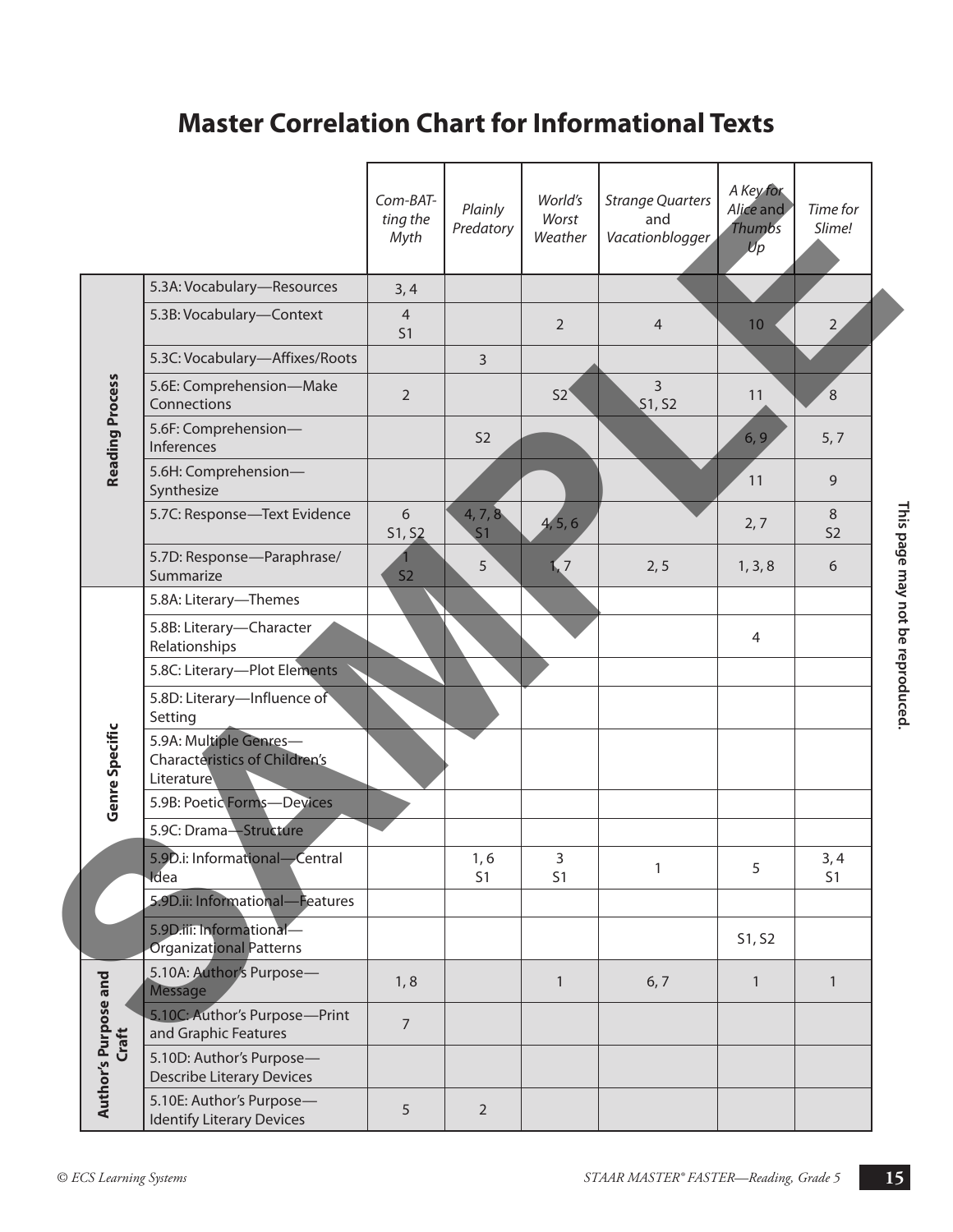|                                                       | <b>Accelerated Learning</b>                                                                                                                                                                                                                                                                                                                                                                                                                                                                                                                        |                                                                                                                                                                                                                                                                                                       |
|-------------------------------------------------------|----------------------------------------------------------------------------------------------------------------------------------------------------------------------------------------------------------------------------------------------------------------------------------------------------------------------------------------------------------------------------------------------------------------------------------------------------------------------------------------------------------------------------------------------------|-------------------------------------------------------------------------------------------------------------------------------------------------------------------------------------------------------------------------------------------------------------------------------------------------------|
|                                                       | <b>Reading Learning Lap Sequence</b>                                                                                                                                                                                                                                                                                                                                                                                                                                                                                                               |                                                                                                                                                                                                                                                                                                       |
| <b>Before</b><br><b>Learning</b><br><b>Laps Begin</b> | 1. Gather data to determine the following for each learning lap:<br>Students in need of intervention for each genre<br>$\bullet$<br>strengths for each genre<br>Record this information in the Learning Laps Planning Form.                                                                                                                                                                                                                                                                                                                        | Students who will benefit from ongoing practice to reinforce                                                                                                                                                                                                                                          |
|                                                       | 2. Use Applying Comprehension and Response Skills to Teach Critical<br>Text Teacher Guide pp. 10-15.)<br>Note: If selecting texts that are not on the recommended learning<br>and pacing schedule (pp. 4-10), allow time to structure pacing of                                                                                                                                                                                                                                                                                                    | Reading to review spiraled reading process skills (See Companion Work<br>Companion Work Text passages and Student Practice Book passages.                                                                                                                                                             |
| <b>During</b><br><b>Learning Lap</b><br>Day 1         | Introduce learning lap genre. Use the anchor text from the Companion Work<br>Text to discuss and review the demands of the genre with the entire class (or<br>group). Use the Passage Summaries to briefly review the assigned passage<br>with students.                                                                                                                                                                                                                                                                                           |                                                                                                                                                                                                                                                                                                       |
| This page may not be reproduced                       | <b>Teacher-Facilitated Intervention</b><br>Complete the text's introductory page with the students. Each<br>Out!" (e.g., assessing prior knowledge, predicting). The introductory<br>a brief activity related to the words ("Word Watch").<br>Have students read the assigned passage from the STAAR MASTER®<br>Companion Work Text for Reading Grade 5 on their own, using the<br>questions in the "Read & Respond" section to guide their reading.<br>Have students complete the "Headlines" activity to extend their<br>summarization practice. | introductory page includes a specific prereading task called "Check It<br>page also highlights vocabulary words included in the text and provides                                                                                                                                                     |
|                                                       | <b>Self-Paced Learning to Reinforce Skills</b><br>and provides a brief activity related to the words ("Word Watch").<br>• Then, students read the assigned passage from the STAAR MASTER <sup>®</sup><br>Companion Work Text for Reading Grade 5.                                                                                                                                                                                                                                                                                                  | Students complete the text's introductory page independently or with<br>a partner. Each introductory page includes a specific prereading task<br>called "Check It Out!" (e.g., assessing prior knowledge, predicting). The<br>introductory page also highlights vocabulary words included in the text |
| 18                                                    | STAAR MASTER® FASTER-Reading, Grade 5                                                                                                                                                                                                                                                                                                                                                                                                                                                                                                              | © ECS Learning Systems                                                                                                                                                                                                                                                                                |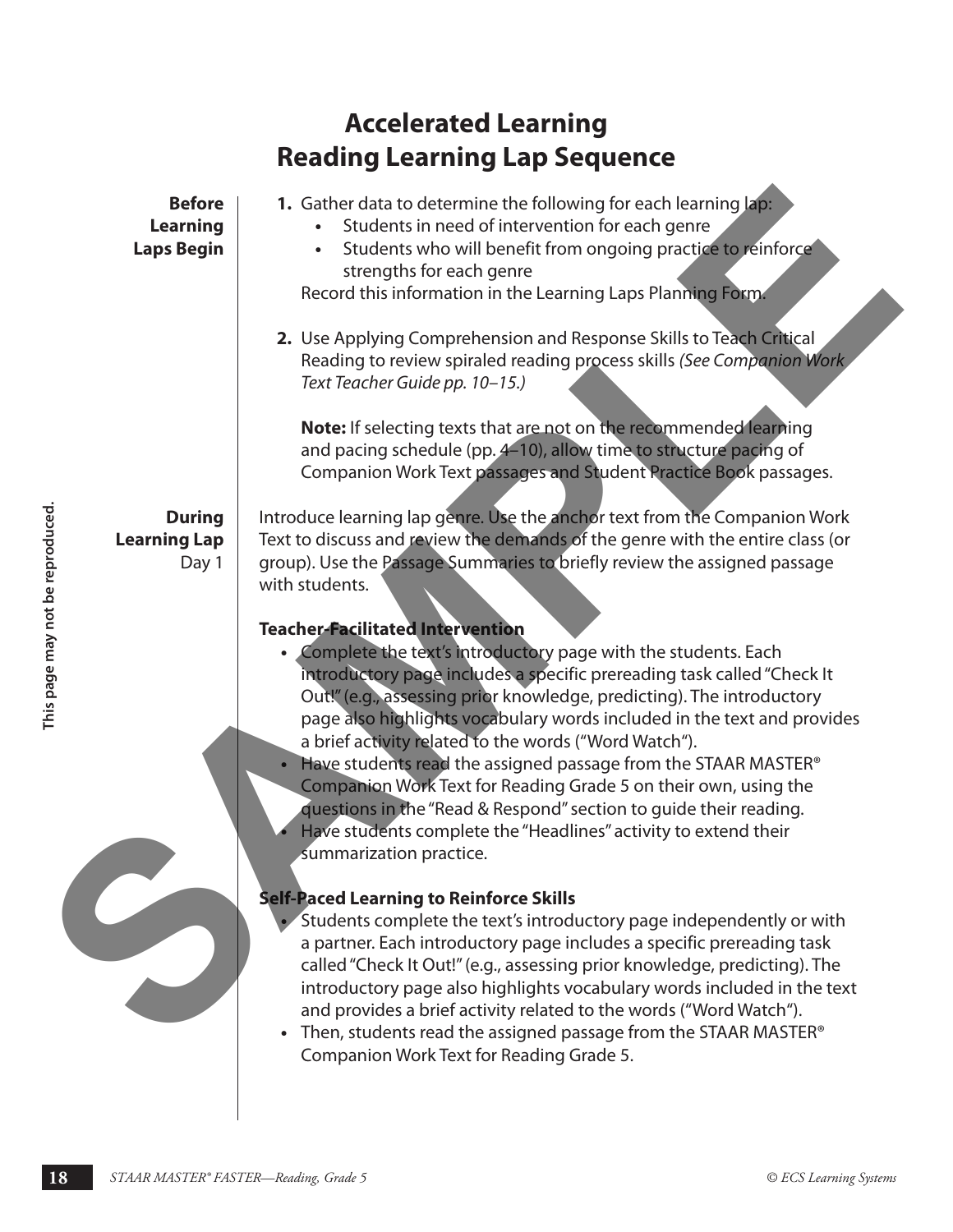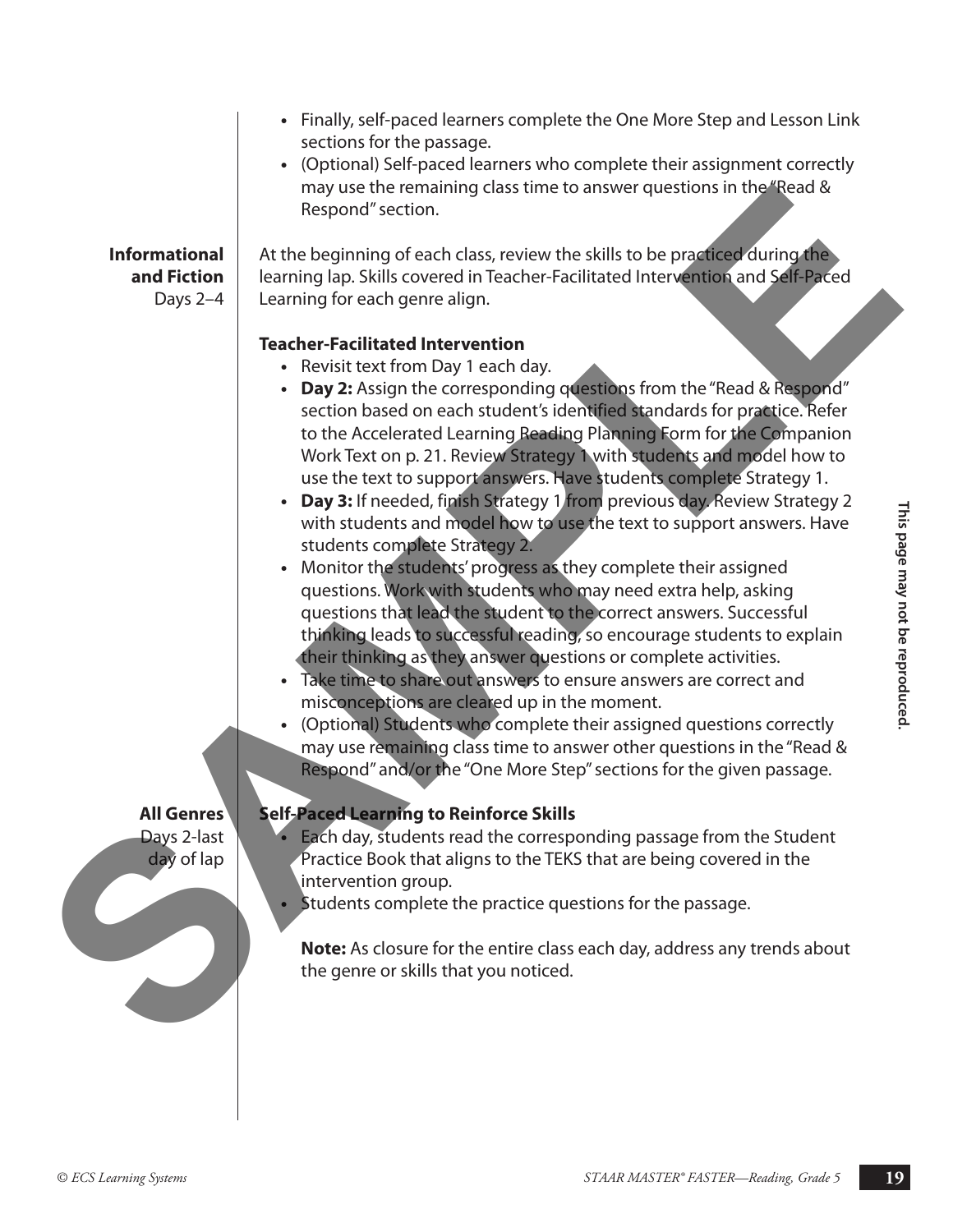#### **End of Learning Lap**

Bring the class back together with the anchor text from the Companion Work Text. Refer to Applying Comprehension and Response Skills to Teach Critical Reading to review what good readers do. *(See Companion Work Text Teacher Guide pp. 10–15.)*

Discuss how students applied recursive comprehension and response skills to support understanding of the genre and the passage(s). Use the following questions to help guide the discussion: Cuide pp. 10-15.)<br>
Discuss how students applied recursive comprehension and conducts skills<br>
to support understanding of the genere and the passage of the reflect of skills<br>
questions to help guide the discussion:<br>
.......

- **Metacognition:** What was the purpose for reading the text? What did you learn?
- **Asking & Answering Questions:** What did you ask as you read? What questions did you answer?
- **Understanding Text Structure & Features:** How was the text structured? How did this. Help you understand it?
- **Making Connections:** What connections could you make to the text?
- **Synthesizing Information:** What new ideas did you come up with after reading the text?
- **Summarizing & Paraphrasing:** How would you summarize the text?
- **Determining Importance:** What was the most important point of the text?
- **Setting a Purpose for Reading:** What was the purpose for reading the text? What did you learn? • **Making & Verifying Predictions:** Did you make any predictions? Were you right or wrong? • **Visualizing:** What were you able
	- to visualize while reading the text? How? • **Drawing Conclusions & Making**
- **Inferences:** What conclusions were you able to draw from the text?
- **Using Prior Knowledge & Personal Experience:** What background knowledge helped you understand the text?
- **Building Word Knowledge:** What new words did you learn? Are there any words you are still not sure about?
- **20**<br> **20** <br> **20** *START MATER CONTEXTRATE CONTEXTRATE CONTEXTRATE CONTEXTRATE CONTEXTRATE CONTEXTRATE CONTEXTRATE CONTEXTRATE CONTEXTRATE CONTEXTRATE CONTEXTRATE CONTEXTRATE CONTEXTRATE CONTEXTRATE CONTEXTRATE CONTEXTRATE* **•** Use the discussion to answer any questions and address any misconceptions about the genre.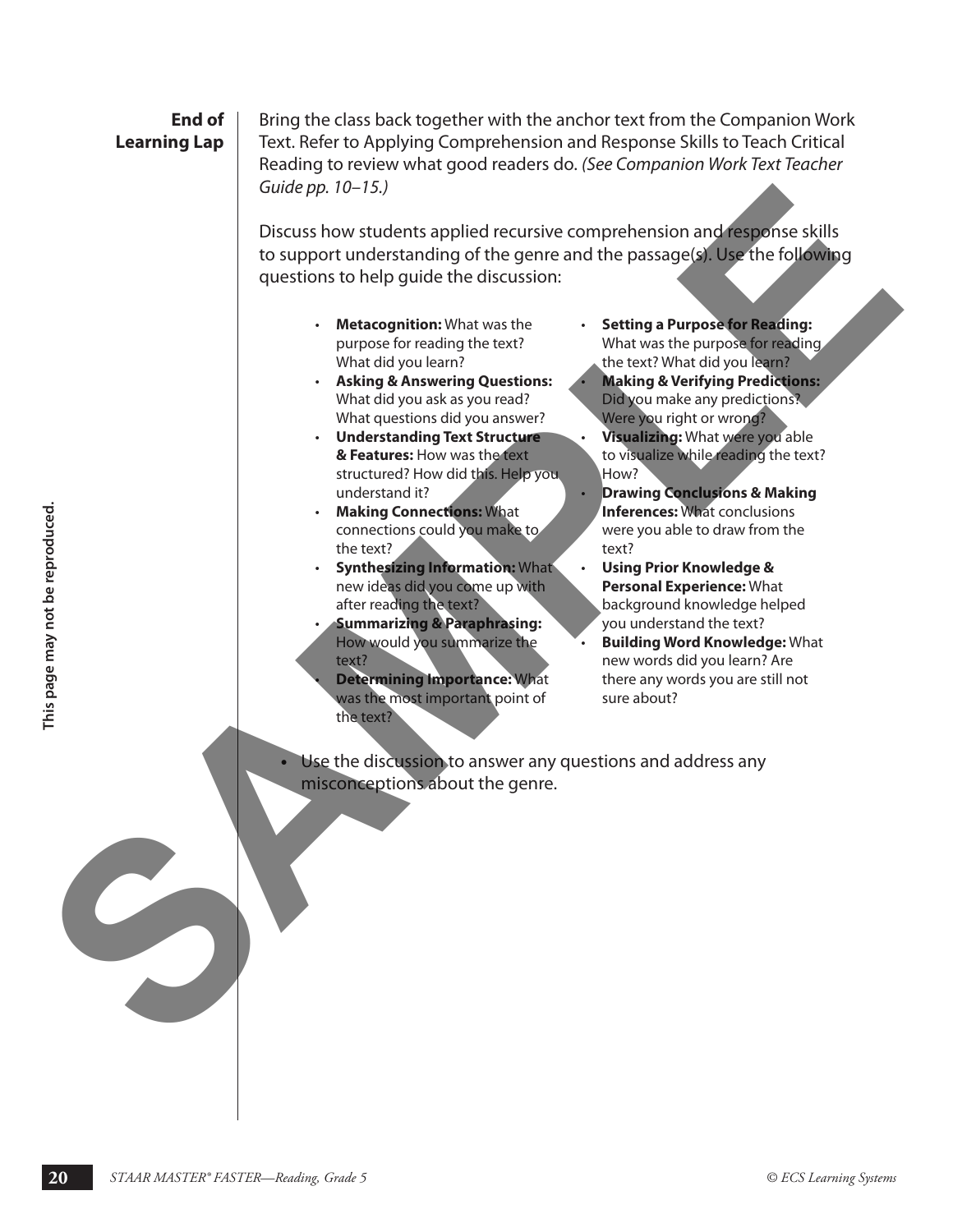# **Accelerated Learning Reading Planning Form**

| Genre:                                        |         |                                     | <b>Beginning Date:</b>            |                         |
|-----------------------------------------------|---------|-------------------------------------|-----------------------------------|-------------------------|
| <b>Teacher-Facilitated Intervention Group</b> |         |                                     |                                   |                         |
| <b>Student</b>                                | Passage | <b>Targeted</b><br><b>Standards</b> | <b>Learning Lap</b><br><b>Day</b> | <b>Evaluation/Notes</b> |
|                                               |         |                                     |                                   |                         |
|                                               |         |                                     |                                   |                         |
|                                               |         |                                     |                                   |                         |
|                                               |         |                                     |                                   |                         |
|                                               |         |                                     |                                   |                         |
|                                               |         |                                     |                                   |                         |
| <b>Self-Paced Learners</b>                    |         |                                     |                                   |                         |
| <b>Student</b>                                | Passage | <b>Targeted</b><br><b>Standards</b> | <b>Learning Lap</b><br><b>Day</b> | <b>Evaluation/Notes</b> |
|                                               |         |                                     |                                   |                         |
|                                               |         |                                     |                                   |                         |
|                                               |         |                                     |                                   |                         |
|                                               |         |                                     |                                   |                         |
|                                               |         |                                     |                                   |                         |
|                                               |         |                                     |                                   |                         |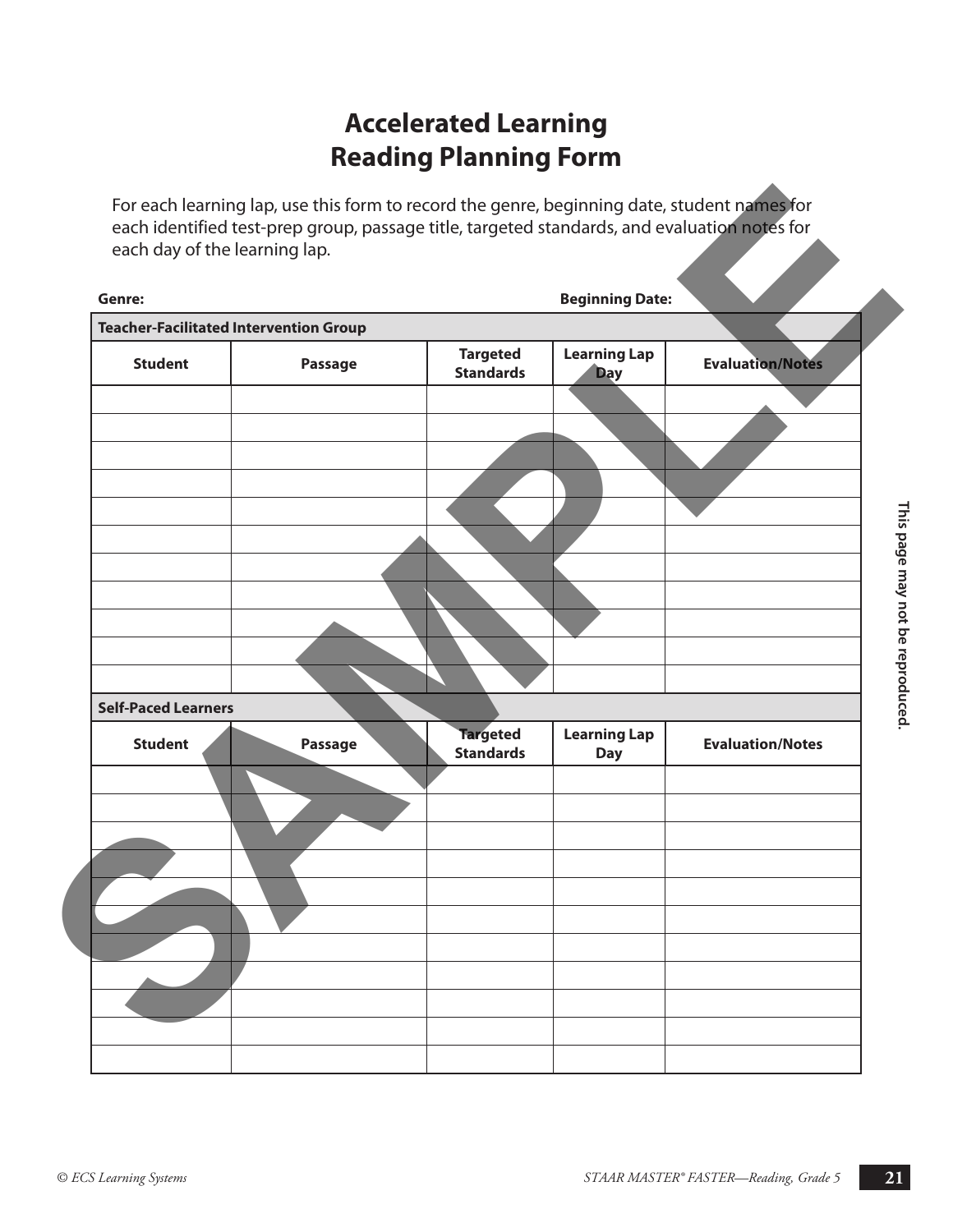#### **Reference Guide for Differentiated Instruction For Student Practice Book** students is needed to concentrate on the table to find the page numbers on which the page numbers on which the page numbers on which the page of the page of the page of the page of the page numbers on which the page of the **Grade 5 Reading STAAR MASTER® Student Practice Book**

| <b>Skills Tag</b><br>5.3A<br>Vocabulary-Resources<br>14, 34, 61, 80, 86, 88, 93<br>Vocabulary-Context<br>5.3B<br>Vocabulary-Affixes/Roots<br>5.3C<br>14, 41, 71, 78<br>Comprehension-Make<br>5.6E<br>21, 26, 36<br>Connections<br>Comprehension-Inferences<br>5.6F<br>Comprehension-Synthesize<br>5.6H<br>25,73<br>Response-Text Evidence<br>15, 19-20, 25, 30, 40, 60, 73, 86-87<br>5.7C<br>Response-Paraphrase/Summarize<br>45<br>5.7D<br>Literary-Themes<br>68<br>5.8A<br>Literary-Character Relationships<br>34, 36, 45, 66-68, 76, 94,<br>5.8B | 6-7, 10, 26, 29, 40, 46, 50, 55, 60, 67, 71, 76, 78, 81, 92<br>7, 15-16, 19-20, 29, 62, 72, 78, 80-81, 93-94 |
|-----------------------------------------------------------------------------------------------------------------------------------------------------------------------------------------------------------------------------------------------------------------------------------------------------------------------------------------------------------------------------------------------------------------------------------------------------------------------------------------------------------------------------------------------------|--------------------------------------------------------------------------------------------------------------|
|                                                                                                                                                                                                                                                                                                                                                                                                                                                                                                                                                     |                                                                                                              |
|                                                                                                                                                                                                                                                                                                                                                                                                                                                                                                                                                     |                                                                                                              |
|                                                                                                                                                                                                                                                                                                                                                                                                                                                                                                                                                     |                                                                                                              |
|                                                                                                                                                                                                                                                                                                                                                                                                                                                                                                                                                     |                                                                                                              |
|                                                                                                                                                                                                                                                                                                                                                                                                                                                                                                                                                     |                                                                                                              |
|                                                                                                                                                                                                                                                                                                                                                                                                                                                                                                                                                     |                                                                                                              |
|                                                                                                                                                                                                                                                                                                                                                                                                                                                                                                                                                     |                                                                                                              |
|                                                                                                                                                                                                                                                                                                                                                                                                                                                                                                                                                     |                                                                                                              |
|                                                                                                                                                                                                                                                                                                                                                                                                                                                                                                                                                     |                                                                                                              |
|                                                                                                                                                                                                                                                                                                                                                                                                                                                                                                                                                     |                                                                                                              |
| Literary-Plot Elements<br>6-7, 44, 46, 67, 77, 92<br>5.8C                                                                                                                                                                                                                                                                                                                                                                                                                                                                                           |                                                                                                              |
| Literary-Influence of Setting<br>5.8D<br>93                                                                                                                                                                                                                                                                                                                                                                                                                                                                                                         |                                                                                                              |
| 45<br>Multiple Genres-Characteristics of<br>5.9A<br>Children's Literature                                                                                                                                                                                                                                                                                                                                                                                                                                                                           |                                                                                                              |
| 35,82<br>5.9B<br><b>Poetic Forms-Devices</b>                                                                                                                                                                                                                                                                                                                                                                                                                                                                                                        |                                                                                                              |
| 68<br>5.9C<br>Drama-Structure                                                                                                                                                                                                                                                                                                                                                                                                                                                                                                                       |                                                                                                              |
| Informational-Central Idea/<br>5.9D<br>72-73, 86-88<br>Features/Patterns                                                                                                                                                                                                                                                                                                                                                                                                                                                                            | 10-11, 14-15, 20, 25-26, 29-30, 39-41, 50-52, 55-57, 60-62,                                                  |
| 5.10A<br>Author's Purpose-Message<br>10-11, 16, 21, 30, 41, 61, 71-72                                                                                                                                                                                                                                                                                                                                                                                                                                                                               |                                                                                                              |
| Author's Purpose-Print and<br>16, 21, 41, 52<br>5.10C<br><b>Graphic Features</b>                                                                                                                                                                                                                                                                                                                                                                                                                                                                    |                                                                                                              |
| Author's Purpose-Describe Literary<br>5.10D<br>35, 46, 76-77, 80, 92<br>Devices                                                                                                                                                                                                                                                                                                                                                                                                                                                                     |                                                                                                              |
| Author's Purpose-Identify Literary<br>5.10E<br>7, 34, 39, 57, 80, 82<br>Devices                                                                                                                                                                                                                                                                                                                                                                                                                                                                     |                                                                                                              |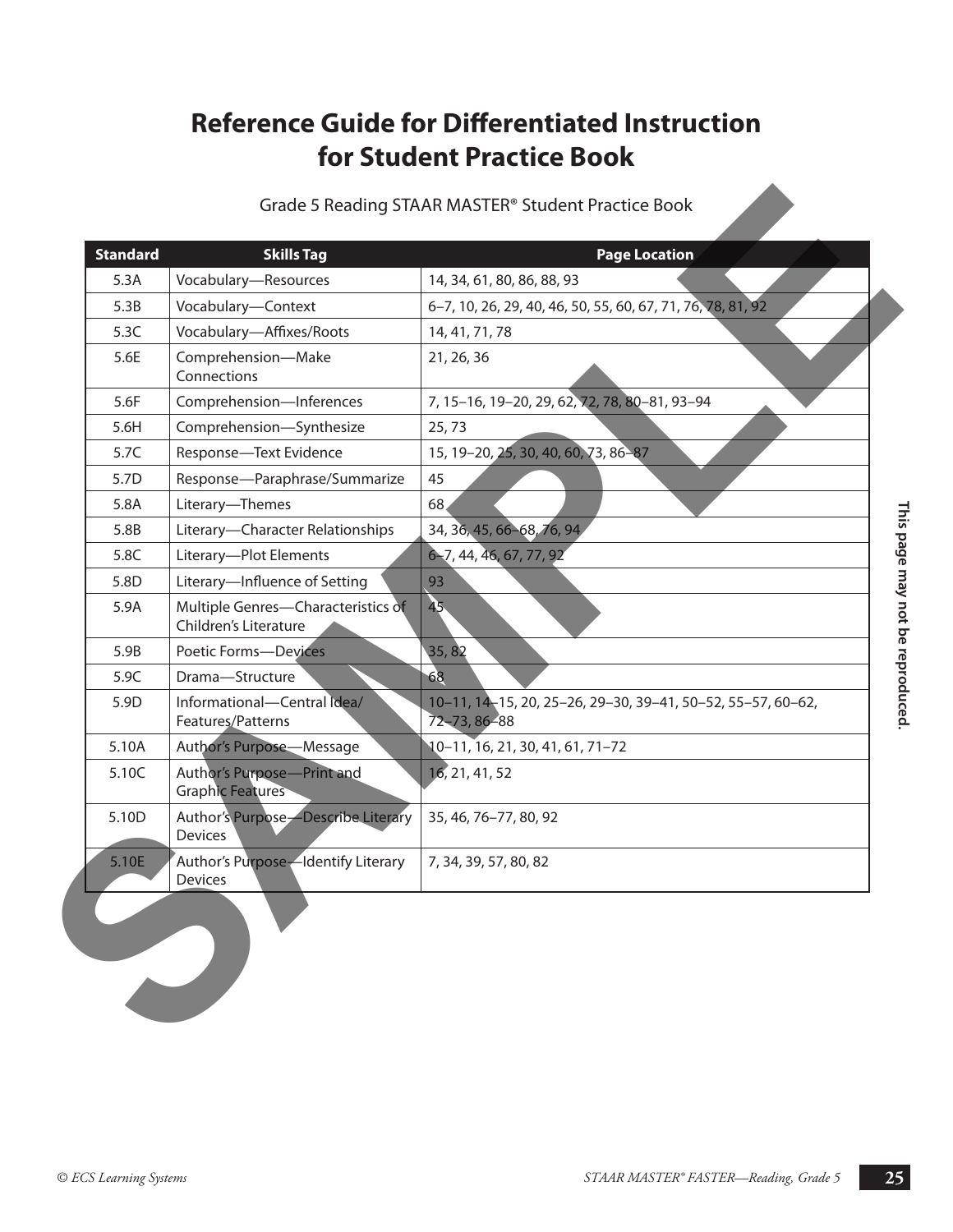# **Eligible TEKS for Reading, Grade 5**

#### **5.3A: Vocabulary—Resources**

Use print or digital resources to determine meaning, syllabication, pronunciation, and word origin

#### **5.3B: Vocabulary—Context**

Use context within and beyond a sentence to determine the relevant meaning of unfamiliar words or multiple-meaning words

#### **5.3C: Vocabulary—Affixes/Roots**

Identify the meaning of and use words with affixes such as trans-, super-, -ive, and -logy and roots such as geo and photo

#### **5.6E: Comprehension—Make Connections** Make connections to personal experiences, ideas in other texts, and society

#### **5.6F: Comprehension—Inferences**

Make inferences and use evidence to support understanding

#### **5.6H: Comprehension—Synthesize** Synthesize information to create new

understanding

#### **5.7C: Response—Text Evidence** Use text evidence to support an appropriate response

#### **5.7D: Response—Paraphrase/Summarize** Retell, paraphrase, or summarize texts in ways that maintain meaning and logical order

#### **5.8A: Literary—Themes**

Infer multiple themes within a text using text evidence

#### **5.8B: Literary—Character Relationships** Analyze the relationships of and conflicts among the characters

#### **5.8C: Literary—Plot Elements** Analyze plot elements, including rising action, climax, falling action, and resolution

#### **5.8D: Literary—Influence of Setting**

Analyze the influence of the setting, including historical and cultural settings, on the plot

#### **5.9A: Multiple Genres—Characteristics of Children's Literature**

Demonstrate knowledge of distinguishing characteristics of well-known children's literature such as folktales, fables, legends, myths, and tall tales

#### **5.9B: Poetic Forms—Devices**

Explain the use of sound devices and figurative language and distinguish between the poet and the speaker in poems across a variety of poetic forms

#### **5.9C: Drama—Structure**

Explain structure in drama such as character tags, acts, scenes, and stage directions

#### **5.9D: Informational—Central Idea/Features/ Patterns**

**26**<br> **26 ECN AREN** EXERCISE CONSIDERATION CONTROLL AND CONSIDERATION CONSIDERATION CONSIDERATION CONSIDERATION CONSIDERATION CONSIDERATION CONSIDERATION CONSIDERATION CONSIDERATION CONSIDERATION CONSIDERATION CONSIDERAT Recognize characteristics and structures of informational text, including: (i) the central idea with supporting evidence; (ii) features such as insets, timelines, and sidebars to support understanding; and (iii) organizational patterns such as logical order and order of importance Use printo and are otherwise to determine the electronic state and the contract is the contract of the contract of the contract of the contract of the contract of the contract of the contract of the contract of the contrac

#### **5.10A: Author's Purpose—Message**

Explain the author's purpose and message within a text

#### **5.10C: Author's Purpose—Print and Graphic Features**

Analyze the author's use of print and graphic features to achieve specific purposes

#### **5.10D: Author's Purpose—Describe Literary Devices**

Describe how the author's use of imagery, literal and figurative language such as simile and metaphor, and sound devices achieves specific purposes

#### **5.10E: Author's Purpose—Identify Literary Devices**

Identify and understand the use of literary devices, including first- or third-person point of view